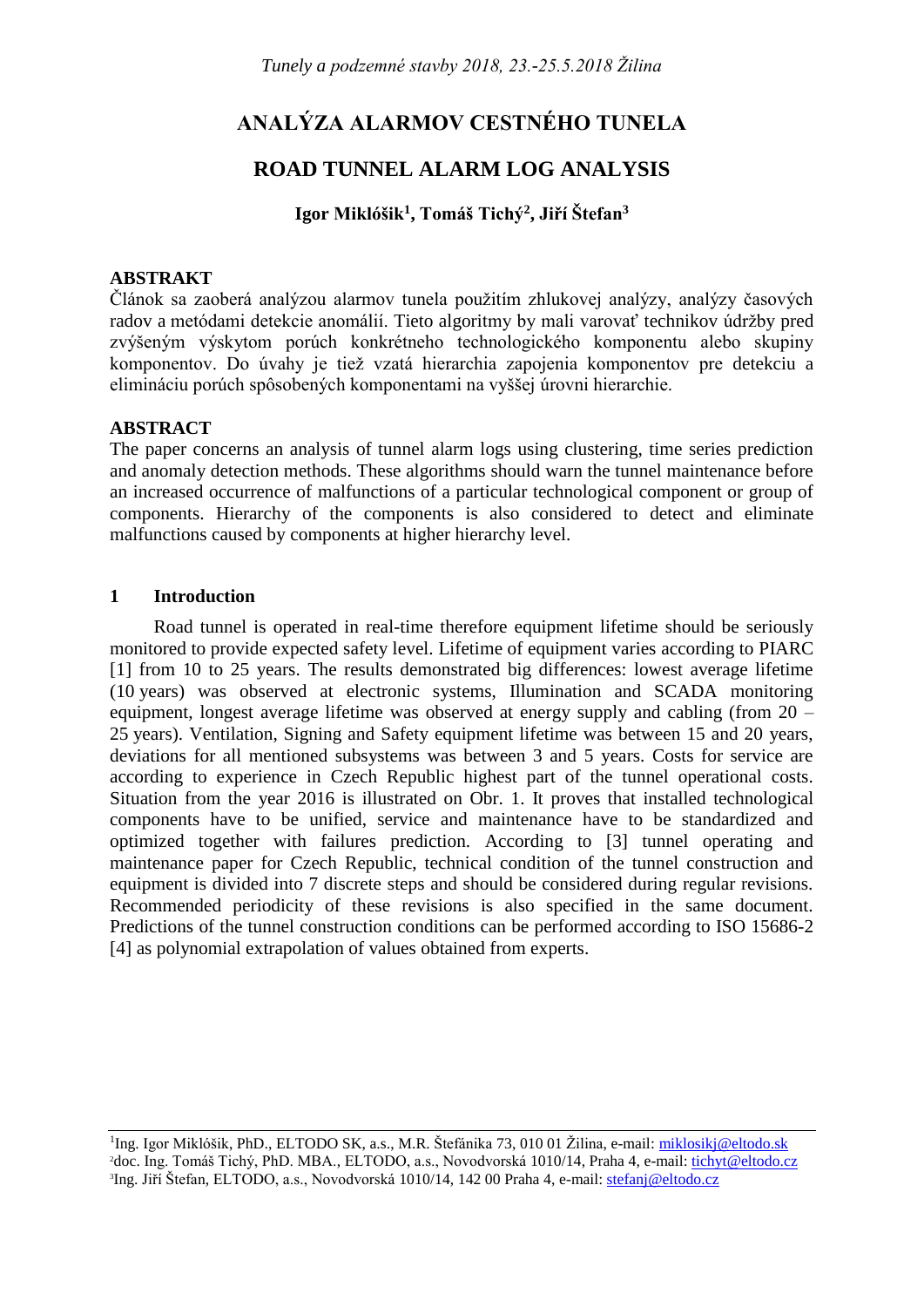



*Obr. 1 Ročné prevádzkové náklady tunelov [2] Fig. 2 Annual tunnels operation costs [2]*

<span id="page-1-0"></span>Since tunnel technological equipment consists of heterogeneous subsystems [5] and they could be replaced independently, different approach to construction conditions prediction should be used. We decided to use alarm log analysis.

#### **2 Data Analysis**

Data analysis has been performed under CRISP-DM principle (Cross Industry Standard Process for Data Mining) [6]. The reason for selection of this principle was that our goal was also focus on business aspects, not only on modeling aspects. Therefore SEMMA principle (Sample, Explore, Modify, Model, Assess) has not been used. CRISP-DM principle consists of six steps: Business Understanding, Data Understanding, Data Preparation, Modeling, Evaluation and Deployment. Whole process is illustrated on Obr. 3 *[Kroky CRISP-DM \[6\]](#page-1-1)*

*[Fig. 4](#page-1-1)*.



<span id="page-1-1"></span>*Fig. 4 Steps of CRISP-DM [6]*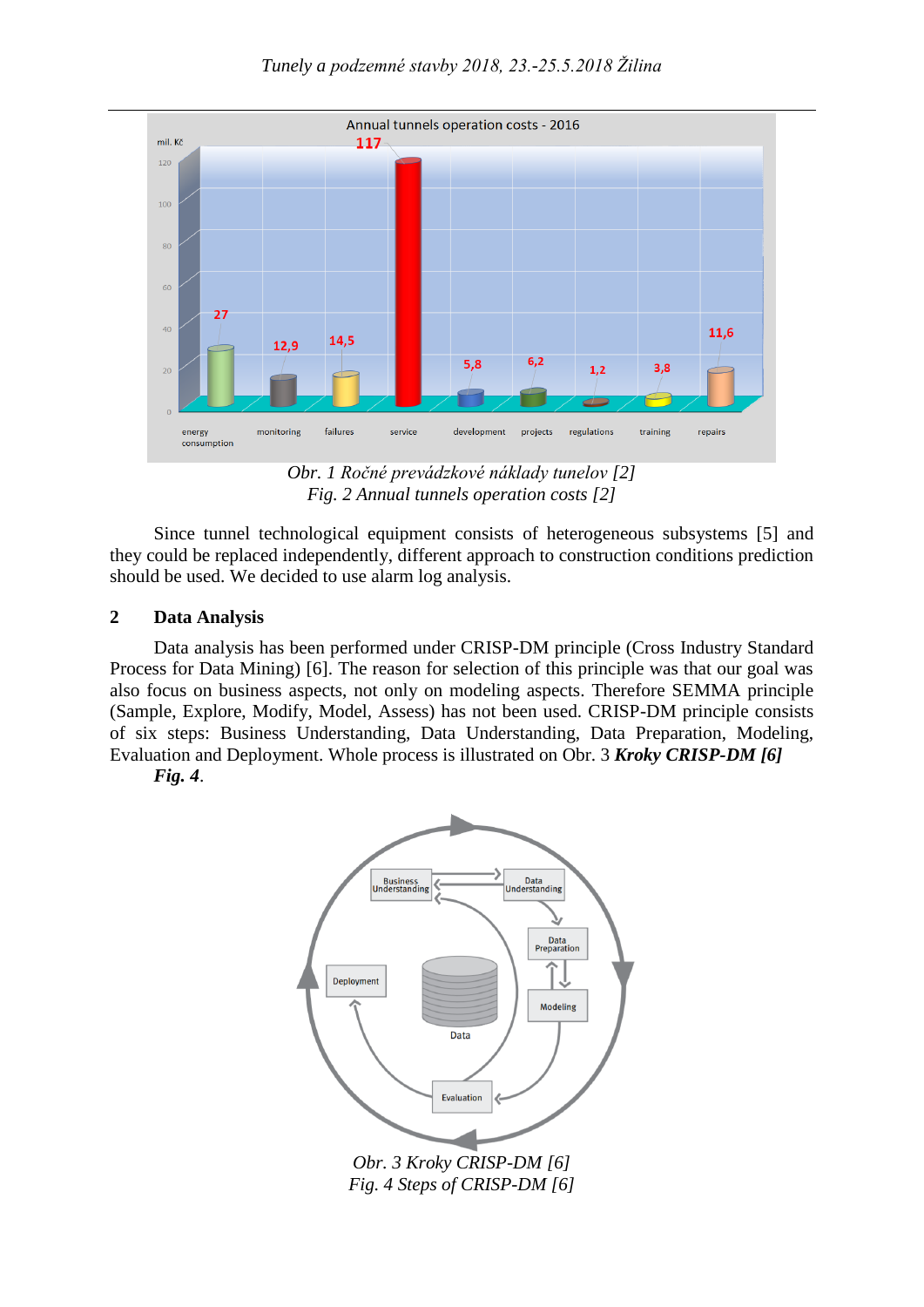#### **3 Business Understanding**

The most common requirement is to provide the statistics from the tunnel operation, which can be realized by known tools such as Microsoft EXCEL or Microsoft Power BI [7]. Our business idea was to extend the statistics with additional information to optimize service costs, number of components in the stock, warnings before problematical components series or producers and help the operators to handle the alarm situations.

|    | <b>Strategies</b>       | <b>Strategy 2.1</b> |    |    | <b>Strategy 2.2</b> |    |    |    |    |
|----|-------------------------|---------------------|----|----|---------------------|----|----|----|----|
|    | <b>Years</b>            | 10                  | 15 | 20 | 25                  | 10 | 15 | 20 | 25 |
| 1. | <b>SCADA systems</b>    | X                   |    | x  |                     | X  |    | x  |    |
| 2  | <b>Illumination</b>     | x                   |    | x  |                     | x  |    | x  |    |
| 3  | <b>Ventilation</b>      | x                   |    | x  |                     |    | x  |    |    |
| 4  | <b>Signing</b>          | $\mathbf x$         |    | x  |                     |    | X  |    |    |
| 5  | <b>Safety equipment</b> |                     |    | X  |                     |    |    | X  |    |
| 6  | <b>Energy supply</b>    |                     |    | x  |                     |    |    | x  |    |
|    | <b>Cabling</b>          |                     |    | x  |                     |    |    |    | x  |

*Obr. 5 Stratégie údržby [1] Fig. 6 Maintenance strategies [1]*

<span id="page-2-0"></span>Based on the observed average lifetimes mentioned before two maintenance strategies can be used: replacement of the components immediately after the failure or replacement according to the plan. Comparison of replacement costs in [1] demonstrated that planned maintenance is economically more efficient. Two strategies with planned replacements are on [Obr. 5.](#page-2-0) Useful lifetime of the components can be seen on the well-know bathtube curve from reliability engineering displayed on [Obr. 7.](#page-2-1) Our attention is concentrated on the "Maintenance" part and "End of the useful life period" part, especially on the change-over between them. This is indicated by the higher failure rates of the components, which directly leads to higher service costs.



<span id="page-2-1"></span>*Fig. 8 Bathtube curve [1]*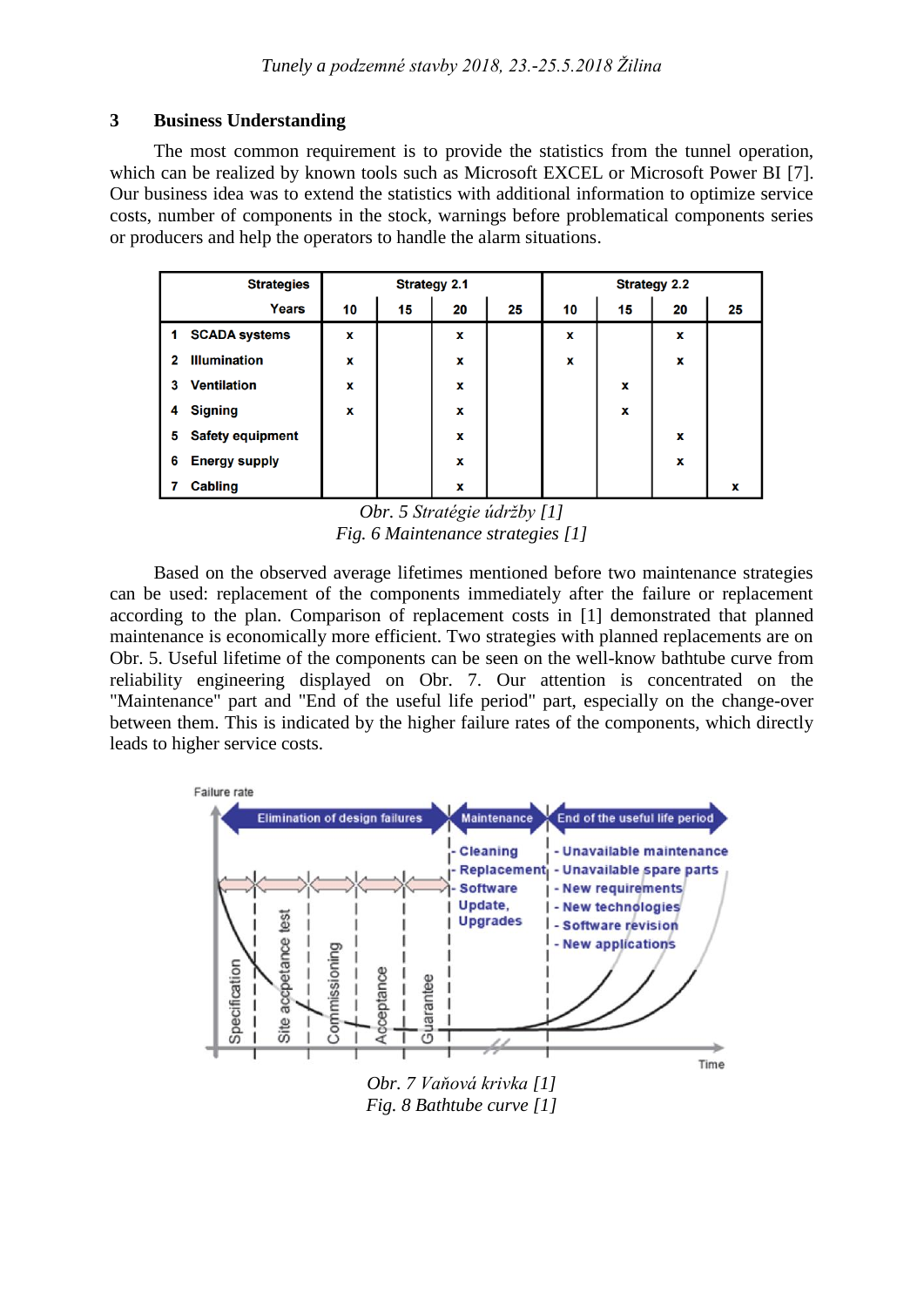## **4 Data Understanding**

<span id="page-3-0"></span>Example records from Ventilation and Illumination tunnel alarm logs are in [Tab. 2.](#page-3-0)

| <b>Field</b>       | <b>Ventilation</b>    | <b>Illumination</b>        |  |  |  |  |  |
|--------------------|-----------------------|----------------------------|--|--|--|--|--|
| Time               | 1.10.2010 9:51:59     | 1.1.2011 0:05:42           |  |  |  |  |  |
| Sequence number    | 12736620              | 15486482                   |  |  |  |  |  |
| Alarm ID           | V.VR.VRV01.ERR02      | O.AO.AO051.COM FAIL1       |  |  |  |  |  |
| Alarm class        | A2                    | A2                         |  |  |  |  |  |
| Group              | <b>VENTILATION</b>    | <b>ILLUMINATION</b>        |  |  |  |  |  |
| Logged by          | <b>MASTER PTM0 RP</b> | MASTER_PTM0_RP             |  |  |  |  |  |
| Reference          | V.VR.VRV01.ERR02      | O.AO.AO051.COM FAIL1       |  |  |  |  |  |
| Previous state     | G                     | G                          |  |  |  |  |  |
| Logged state       | R                     | $\mathbb{R}$               |  |  |  |  |  |
| Final state        | R                     | R                          |  |  |  |  |  |
| Alarm message      | <b>IV0-V-VE00001:</b> | IL0-O-LA00051:             |  |  |  |  |  |
|                    | Command execution     | <b>XCOM1</b> communication |  |  |  |  |  |
|                    | error                 | error                      |  |  |  |  |  |
| Time of generation | 1.10.2010 9:51:52     | 1.1.2011 0:05:38           |  |  |  |  |  |

*Tab. 1 Príklad alarmov tunela Tab. 2 Tunnel alarm data example*

Legend of technological components marking is described in [8] XYY-Z-ABCCCCC:

- $\bullet$  X tunnel name,
- YY location, tunnel tube, traffic lane,
- Z technological group,
- AB device marking,
- CCCCC location, numbering of the component.

In our case for the illumination example IL0-O-LA00051 from the [Tab. 2](#page-3-0) (*Alarm message* field) is marking as follows:

- I tunnel Cholupice,
- L left tunnel tube, 0 internal traffic lane,
- O Illumination,
- LA adaptation (accommodation) lighting,
- $\bullet$  00051 Numbering.

The main problem discovered during the data analysis was that maintenance process did not interconnect directly the service action (repair, configure, replacement) with the specific component. This information is stored in many pdf documents, manual viewing and assigning service actions to specific components to obtain time between failures is a time-consuming task. There are few components with operating hours stored in the SCADA system such as ventilators or lighting and operator should reset them manually after their replacement. Even though this procedure is recommended, it's not performed for sure in every case. Also the values stored in the PLC are not always recovered after the reboot in every installation, so reliability analysis could not be easily performed as a well-known and accepted method. At the current state of the data structure we decided to use Time series analysis as the optimal approach. For the future, a kind of ticketing system is recommended to simplify and clarify the maintenance process. Selection of the service action performed on each component would be forced by the proper field in electronic form and service history would be traceable for each installed component. Then reliability analysis could be performed and experience with the components in each tunnel could be stored in global database for the maintenance and stock optimization.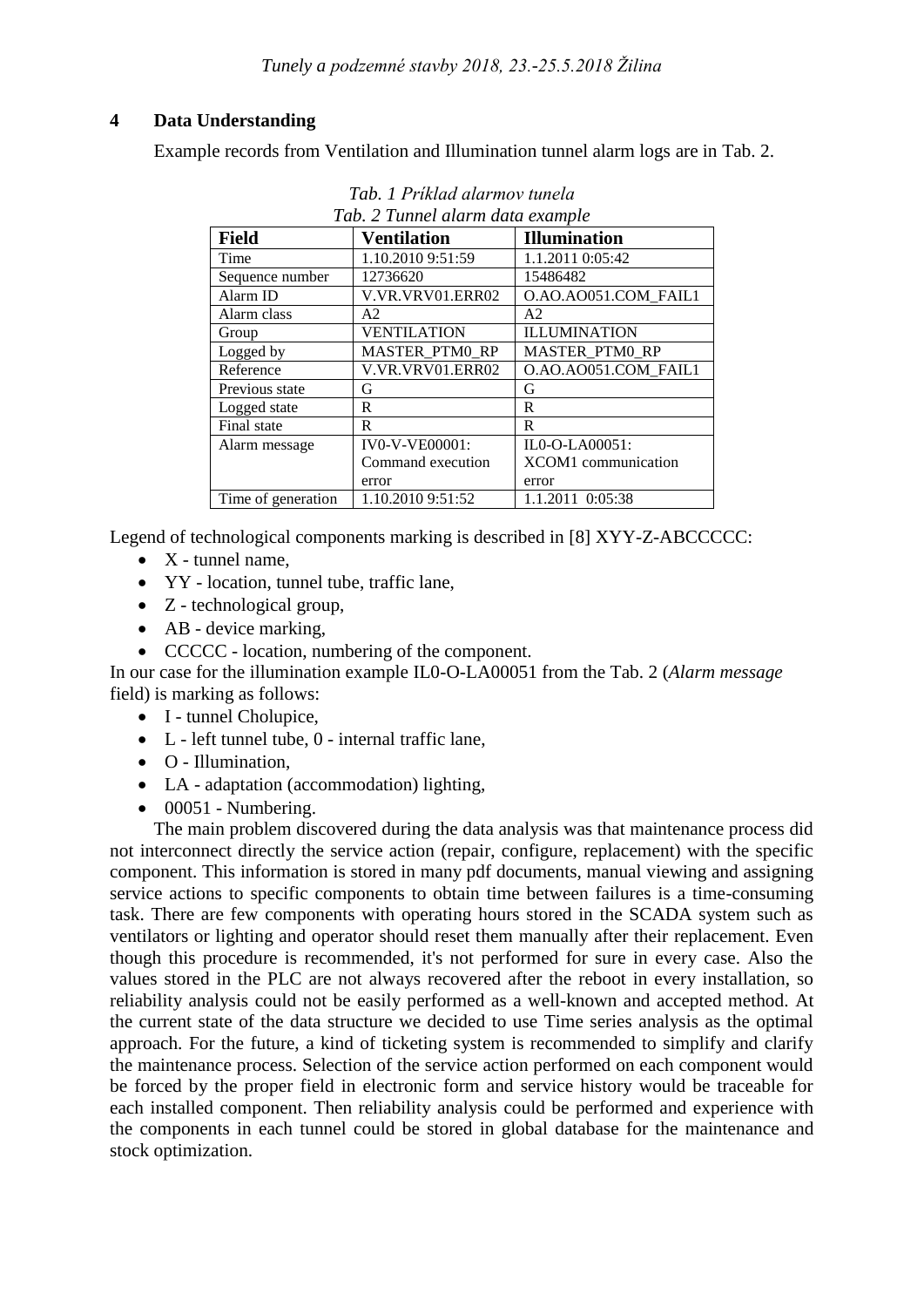#### **5 Data Preparation**

We were interested only in situation when alarms were reset because we wanted to count their time durations. So we filtered only alarms with the fields *Previous state* set to G (Generated) and *Final state* set to R (Reset). Then we subtracted the *Time field* and *Time of generation* and we obtained the alarm duration. We omitted following fields from the [Tab. 2:](#page-3-0) *Sequence number, Alarm ID, Logged by, Reference, Previous state, Logged state* and *Final state*. We wanted to assign the alarms to specific component, the component name is separated by a colon in the *Alarm message* field. Technicians usually generate undesirable alarms during service, installation and testing the components functionality. So we filtered alarms generated during the maintenance time of the tunnel. We filtered out the alarms from the other technological groups except Ventilation and Video-detection, due to robustness of the data. Significant alarms growth in both mentioned technological groups required additional maintenance intervention in the past. Problems with soft-starters of the ventilators occurred in ventilation group and communication failures with cameras occurred in videodetection group. We decided to analyze the soft-starters case in detail in following chapters to prevent the additional intervention. The situation with soft-starters alarms history with expected warnings for the maintenance is on [Obr. 9.](#page-4-0)



*Obr. 9 Poruchy Soft-štart obvodov Fig. 10 Soft-start circuit errors*

## <span id="page-4-0"></span>**6 Modelling – Prediction**

As mentioned before time series analysis has been selected to predict the value of alarms of technological components. Following models have been considered: ARIMA (Autoregressive integrated moving average) and ETS (Exponential smoothing). Both seasonal and non-seasonal variants of the models have been evaluated although alarms generated during regular tunnel maintenance should be filtered. Traffic intensity has also seasonal trends during the year and can influence the results. Seasonal variant models should therefore use seasonality value set to 12 months. Non-seasonal  $ARIMA(p,d,q)$  models use three parameters p, d, and q (non-negative integers), p is the order of the autoregressive model, d is the degree of differencing, and q is the order of the moving-average model. Seasonal  $ARIMA(p,d,q)(P,D,Q)<sub>m</sub>$ , use in addition to non-seasonal model also seasonal part marked with the uppercase letters P,D,Q, and m refers to the number of periods in each season.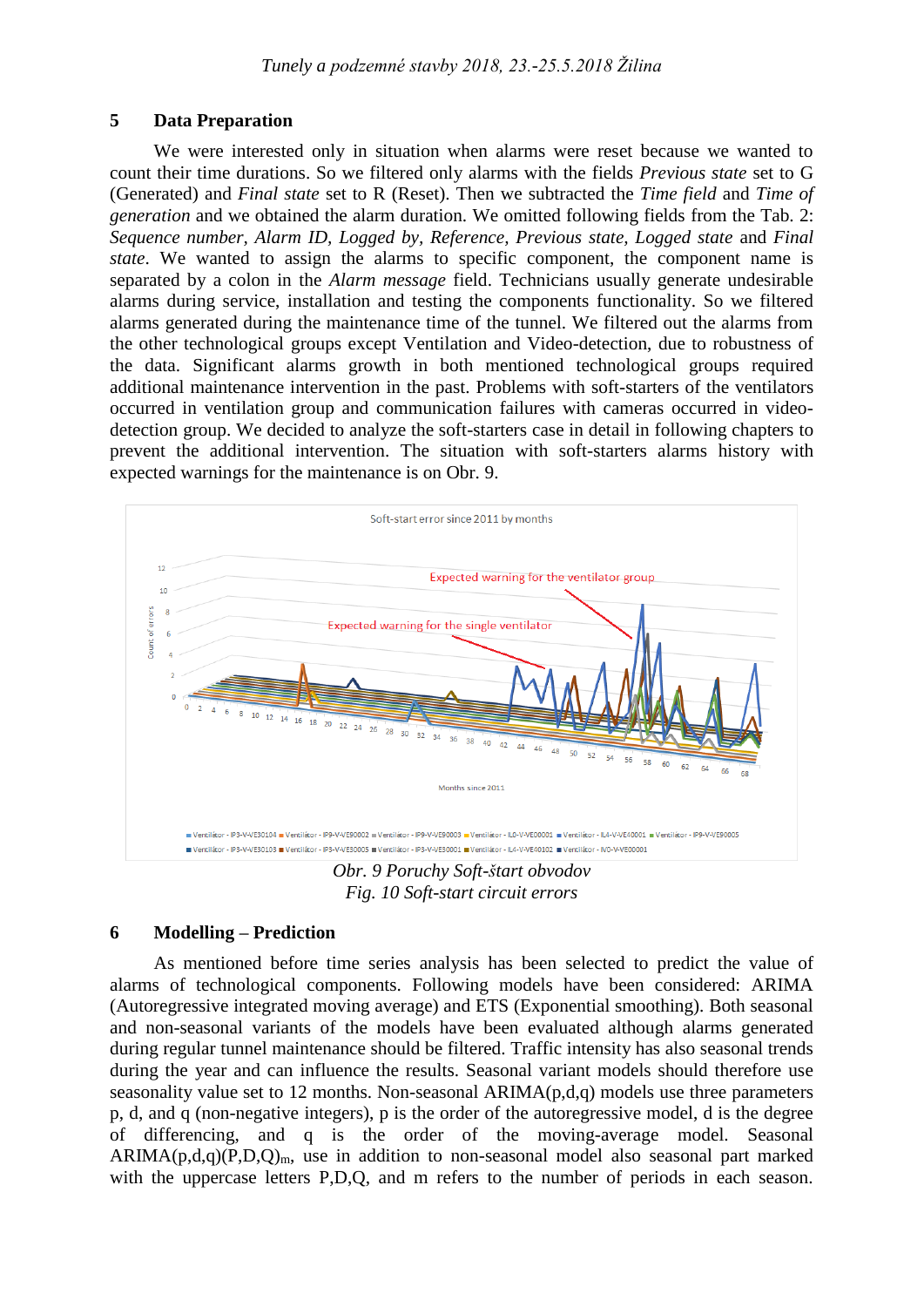We performed the prediction in R language from the 49. month (since 2011) on [Obr. 11](#page-5-0) to prevent the situation with rising failures in later months.



<span id="page-5-0"></span>We compared predicted values with real failures using Mean Error (ME), Root Mean Squared Error (RMSE), Mean Absolute Error (MAE), Mean Absolute Scaled Error (MASE) and Symmetric Mean Absolute Percentage Error (sMAPE). ARIMA models predicted better oscillating behavior between months than ETS models, seasonal ARIMA model also better predicted increasing trend of the failures.

#### **7 Modelling – Anomaly detection**

Anomaly detection in time series helps to detect abnormal behavior in real-time processes, in our case count of failures of technological components. Several algorithms can be used to achieve this goal such as: Twitter Seasonal Hybrid ESD (S-H-ESD) [9], Azure anomaly detection [10], Seasonal-trend decomposition, ARIMA, ETS and others. We have selected Time series anomaly detection algorithm in Azure for our tests with tunnel alarm logs. Algorithm can detect different types of anomalies on time series data:

*Positive and negative trends*: we are interested in positive trend of the failures,

 *Increase in the dynamic range of values*: we are also interested in level changes. Anomaly detection algorithm parameters:

- *Martingale Type*: Martingale function PowerAvg or Power,
- *Strangeness Function Type*: RangePercentile, SlowPosTrend and SlowNegTrend,
- *Length of Martingale and Strangeness Values*,
- *Alert Threshold*.

*Martingale function* PowerAvg without any additional parameters should have stable detector suitable for most needs. Power martingale function provides the Epsilon parameter from 0 to 1 to specify the sensitivity of the detector. *Strangeness Function Type* has been tested with RangePercentile and SlowPosTrend options to detect the growth of the failures. *Length of Martingale and Strangeness Values* parameters can specify the length of history window used to compute the strangeness (data points needed to learn "normal" behavior). We configured them to the same value as recommended. *Alert Threshold* value is used to generate the alert if counted anomaly score is above specified threshold. We can see from the [Obr. 13](#page-6-0) that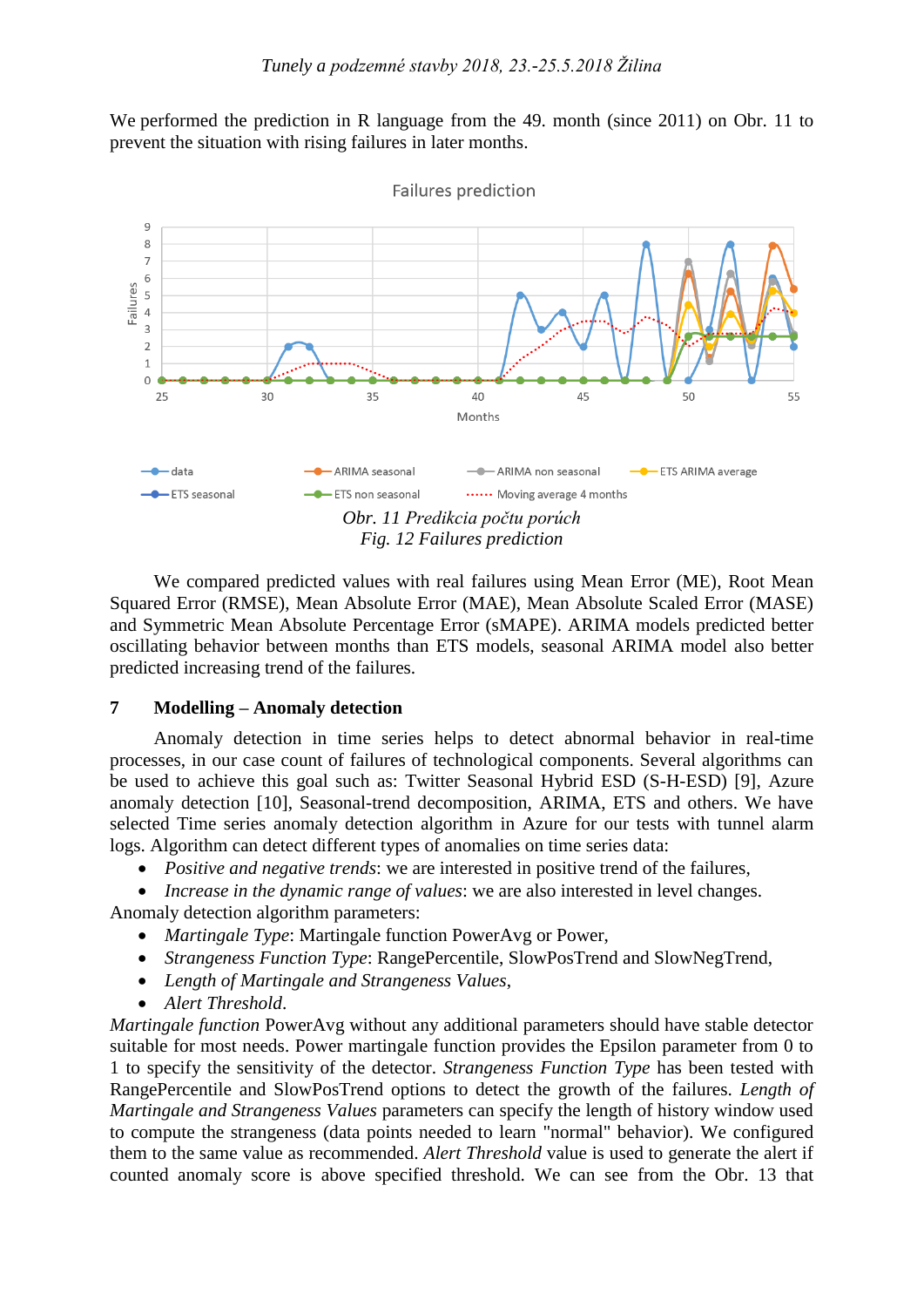selected thresholds should be lowered, since positive trend alert (red dots) is generated too late to prevent occurrence of high count of failures. Range anomaly score increases earlier during occurrence of the first repetitive failures therefore range alert (green dots) is generated earlier. So combination of different alert types is desirable to reach reliable anomaly detection.



#### <span id="page-6-0"></span>**8 Modelling – Clustering**

Cluster is in our case understood as a group of components which generate alarms in the logs at short time interval. Time interval for one cluster should be set to several seconds (0 - 20) due to hardware delays and hierarchical interconnection of the components. This situation is especially visible during the power failures, alarms are generated by all components connected to the non-functioning power supply components. Generation of many alarms may confuse the operator to localize the main cause of the failure. Therefore it is appropriate to identify the component or alarm with the highest hierarchy in the cluster.

Popular K-means algorithm from centroid clustering models cannot be used, it represents each cluster by a single mean vector. We cannot specify in advance how many clusters are present in the alarms. Also connectivity models and hierarchical clustering, which analyze the distance between items in cluster, have been considered. The tree representation was in our case not readable enough due to extensive data file and the selection of the tree level for optimal clusters representation was not straightforward. Our preferable solution specified the minimal density of the alarms included into the cluster and allowed omitting orphans (items not included in the clusters). This could be performed in density models e.g. DBSCAN algorithm. Time occurrence and duration of the alarms from ventilation group and energetics is on [Obr. 15.](#page-7-0)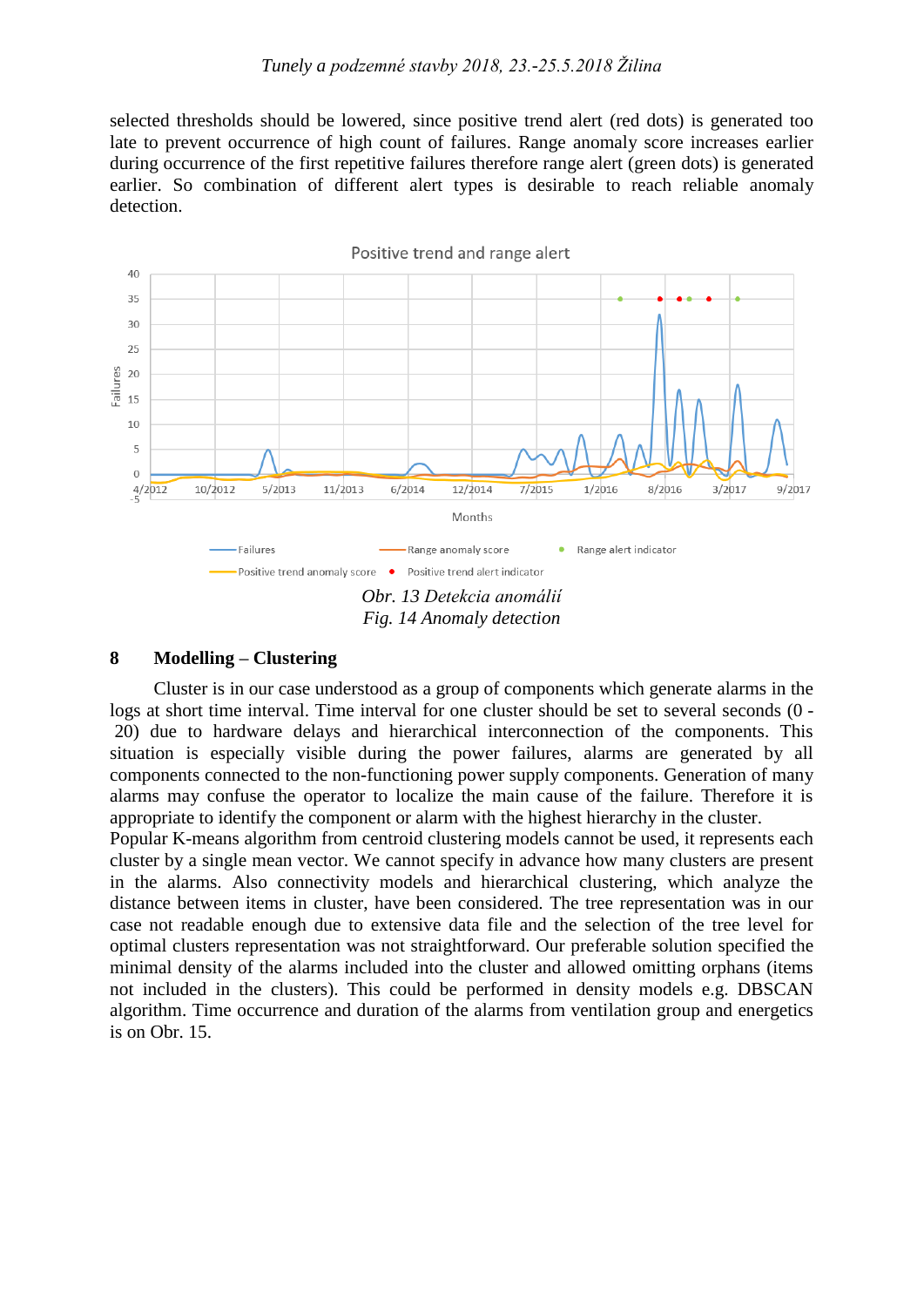

*Fig. 16 Ventilation and energetics alarms*

<span id="page-7-0"></span>DBSCAN algorithm expects two input parameters: ε and minimum density. In our case ε is represented by the time interval and is expected to be within 5 - 20 seconds range. Minimum density represents the count of alarms in one cluster and in our case is equal to three or greater. We have tested also the value two for minimal alarms count, but DBSCAN generated many unwanted clusters with only one device. The reason for this is that many devices have special separate cumulative alarm generated together with the source alarm for the same device. Since failures occur many times duplicate clusters were recognized and frequency analysis had to be performed to obtain only relevant clusters.



*Obr. 17 Clustre vetranie Fig. 18 Clusters ventilation*

<span id="page-7-1"></span>Clusters containing ventilators for both left and right tunnel tube are on *[Obr. 17](#page-7-1)*. It can be seen that ventilators are inserted into the clusters correctly according to their location in the tunnel. Two ventilators crossed with red were equipped with different hardware (frequency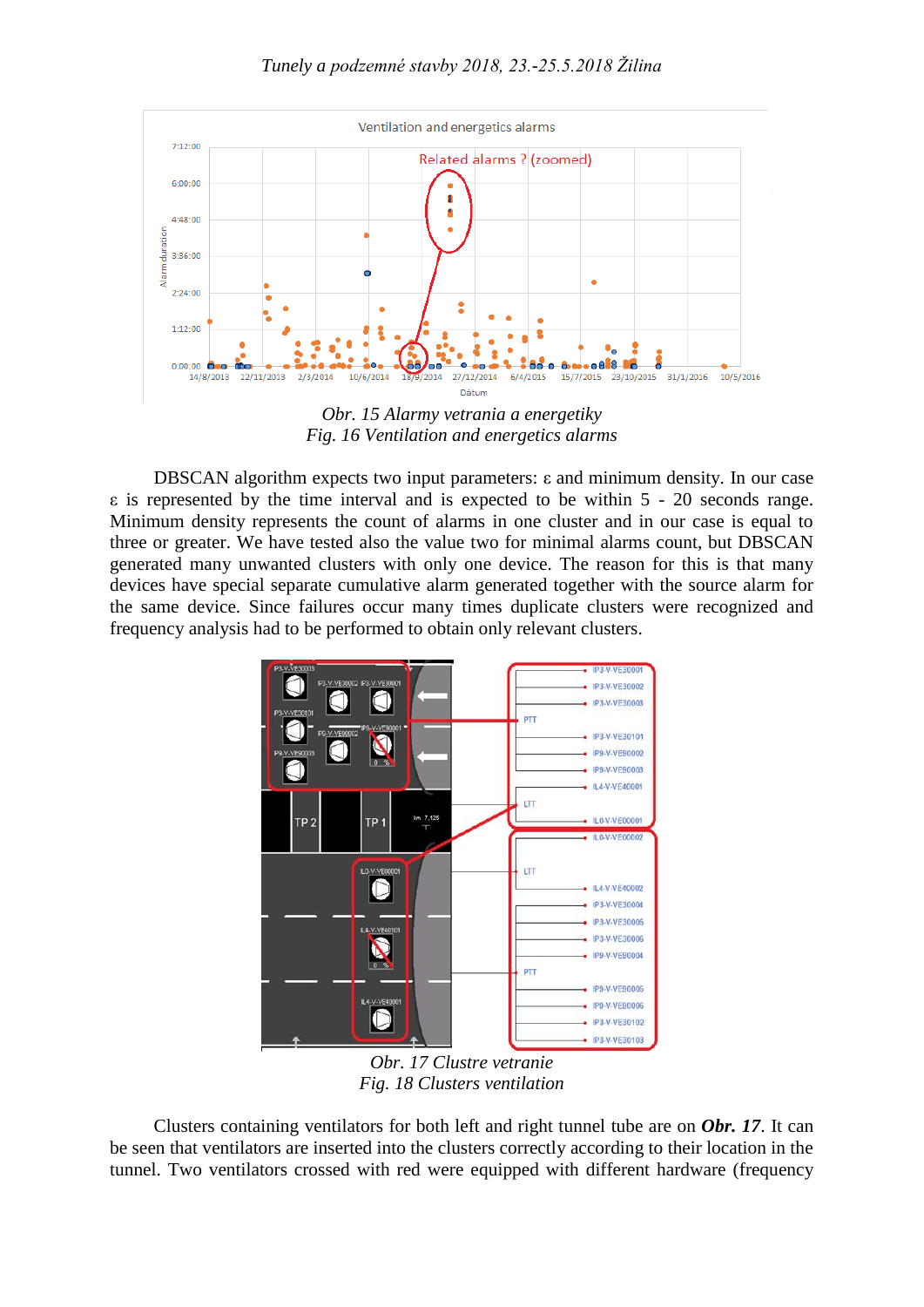

converters) and alarms occurred few seconds later. We are interested in alarms when at least one technological group is energetics; these show us interconnections between components.

*Obr. 19 Clustre energetika – redundancia zapojenia Fig. 20 Clusters energetics – connection redundancy*

<span id="page-8-0"></span>The clusters containing power supply components are on [Obr. 19.](#page-8-0) It can be seen on the left part of the figure that redundancy of the interconnections between the components provide higher tolerance to power failures. That is desirable and reasonable feature. On the other hand, this includes many components into one large cluster on the same hierarchy level. So we cannot generate the connection tree with a node for each component, we can generate only the tree with node for group of components on the same hierarchy level.

## **9 Deployment**

Tunnel is specific environment because provider can require its operation in a private network for safety reasons. On-line cloud storage of the alarms such as Microsoft Azure and Machine Learning Studio [12] should not be used. Although on-line cloud storage at least of the models is advantageous to allow easier maintenance and adjustment as we tested with mentioned products. We decided to use the R language [11] because it provides many libraries and can be easily integrated into both online and offline common BI tools. Modern tools solved problems with robustness of the data in EXCEL in the past, they can provide comfort interactive interface to display the alarm history of proper components. Integration of the R language in the tools allow usage of many advanced algorithms.

## **10 Conclusion**

We have proposed new approach for obtaining the additional information from the tunnel alarm logs. It is inspired by the idea of helping the operators and technicians to optimize the maintenance and reduce costs. Previous works in the field of tunnel data analysis was limited to the common statistical indicators. Although we did not obtain all information we expected (precise hierarchy of all components), our analysis showed that our approach was able to improve the information value of the alarm reports, warn the operators before the problematical components and indicate the necessity of earlier regular maintenance. Since the project is still under development, cost analysis has not been performed to demonstrate the costs reduction for each maintenance strategy. In the future we intend to use also reliability analysis after obtaining the complete service data for each component.